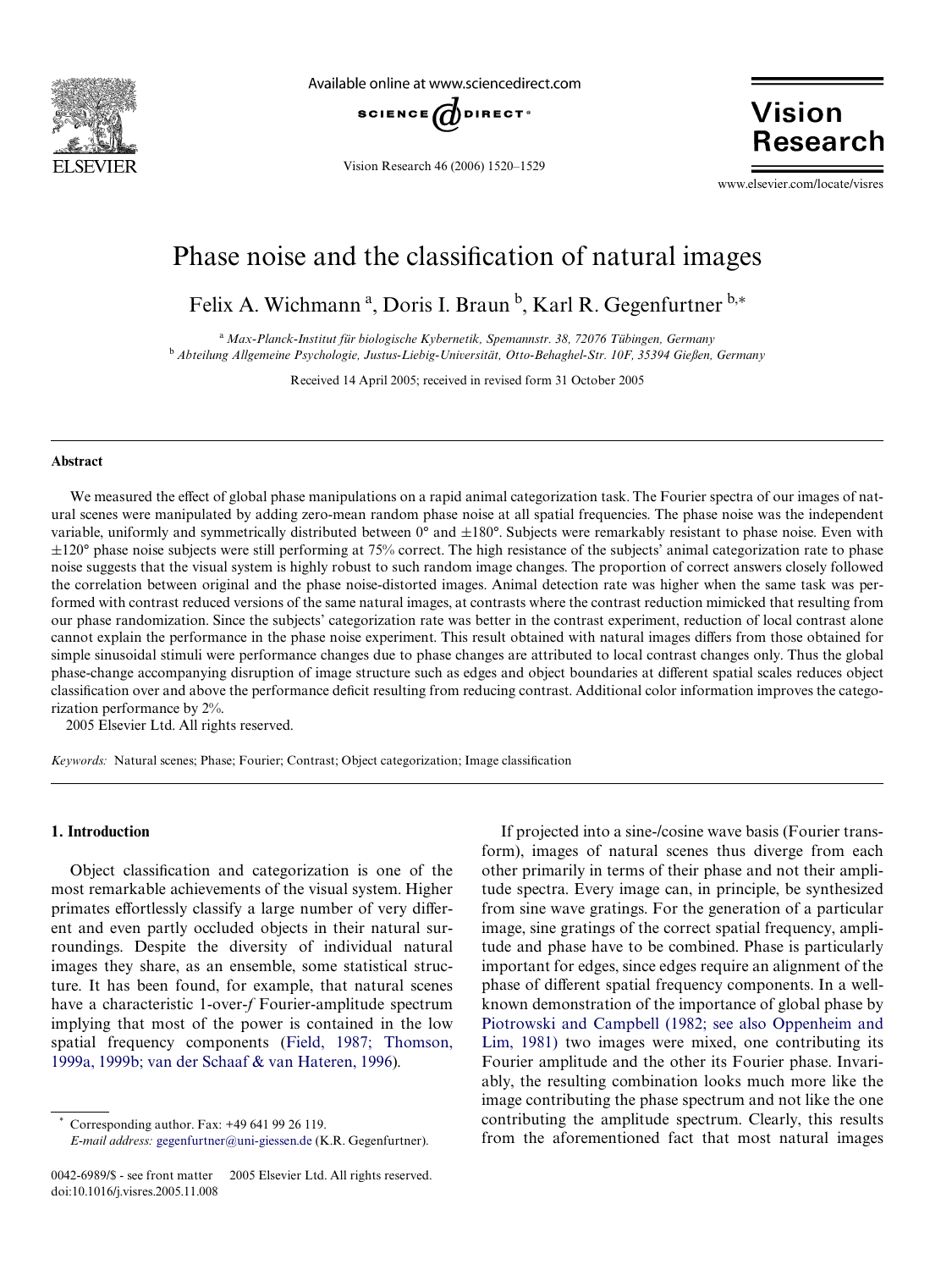have similar amplitude spectra with the amplitude decreasing linearly with spatial frequency, typically termed 1-over*f*. When the phase spectrum of an image is randomly swapped across frequencies, that is, its Fourier energy is randomly distributed over the image, the resulting image becomes impossible to recognize.

### *1.1. Human phase-sensitivity using simple stimuli*

The importance of global phase in the Fourier representation of image structure in natural images does not imply, however, that the primate visual system necessarily encodes global phase explicitly—this would only be required if the visual system did perform a global Fourier transform of the images mapped onto its retinae, an idea that is certainly not tenable ([Derrington & Henning, 1989; Henning, Hertz, &](#page-8-0) [Broadbent, 1975; Westheimer, 2001\)](#page-8-0). This conclusion is in line with [Piotrowski and Campbell \(1982\)](#page-9-1) who, in addition to their demonstration of the importance of phase for image structure, also found that for recognition human observers are not critically sensitive to the precision of the encoded phase. Similar conclusions were reached by [Burr](#page-8-1) [\(1980\) and Badcock \(1984a, 1984b, 1988\)](#page-8-1) who examined the discrimination performance of human observers for phaseshifted gratings composed of several harmonically related gratings. [Burr \(1980\)](#page-8-1) found phase discrimination thresholds of about 30° for all spatial frequencies tested. Badcock converted the phase discrimination thresholds of his observers to local contrast changes accompanying, willynilly, every phase change. Badcock concluded "the visual system does not have direct access to the spatial phase of constituent sinusoidal components in an image but instead codes the local contrast and position of image features (1988, p. 305)".

## *1.2. Phase-spectra of natural images and higher-order statistics*

In a series of elegant articles Thomson and colleagues ([Thomson, 1999a, 1999b; Thomson & Foster, 1997;](#page-9-2) [Thomson, Foster, & Summers, 2000](#page-9-2)) explored the properties of phase spectra of natural images within a statistical framework. Changing the phase spectrum of an image does not affect its power spectrum (i.e., the autocorrelation function) and thus shows how little of the *content* of an image is contained therein. What phase spectrum manipulations do change, however, are higher-order image statistics (moments and cumulants of degree 3 and above). Thus edges, contours and other visually salient features cannot be captured by first- and second-order statistics but must be contained in the higher-order statistics ([Franz &](#page-9-3) [Schölkopf, 2005\)](#page-9-3).

Thomson et al. extend the commonly used first- and second-order statistics analysis by computing higher-order image statistics attempting to find whether regularities in the phase spectra of classes of images—e.g., natural scenes—are reflected in their higher-order image statistics. [Thomson \(1999b\)](#page-9-4) showed that (whitened) natural scenes have a strictly positive kurtosis, whereas phase-randomized versions of the very same images have positive and negative kurtosis values very close to zero.

[Thomson et al. \(2000\)](#page-9-5) conducted a psychophysical experiment relating the structure of natural-image phase spectra to visual perception and notions from efficient coding. Note, however, that their main interest was statistical:

"One obvious threshold psychophysical paradigm would require observers to discriminate a slightly phase-perturbed image from a natural image, but under these circumstances observers' sensitivities might be determined by one particular 'feature' in the natural images, i.e., they may not perform the tasks statistically" [\(Thom](#page-9-5)[son et al., 2000, p. 1065\)](#page-9-5).

Consistent with their statistical aims human observers in the [Thomson et al. \(2000\)](#page-9-5) study discriminated completely phase randomized images from images with slightly less phase randomization (or quantization). None of the images looked like "natural images", i.e., subjects discriminated "cloud-like" images with power spectra derived from natural images. Subsequently Thomson et al. correlated certain higher-order statistics with their observers' performance and found phase-only kurtosis—kurtosis after removing second-order image structure—to provide a reasonable fit to their empirical data.

The aim of our study is related but different: we are precisely interested in the recognition of individual, natural "real-life" images with their multiple and possibly highly redundant features and how phase perturbation interferes with classification. We thus conducted a study akin to that outlined in the citation of Thomson et al. above: comparing image classification performance for natural images with and without various degrees of phase perturbation.

## *1.3. Phase-alignment across spatial scales: Edges, lines and contours*

Despite the negative results of Piotrowski and Campbell as well as Burr and Badcock on finding phase-sensitive mechanisms using simple stimuli, phase-sensitive mechanisms, or whatever other mechanism such as local energy estimation [\(Burr, Morrone, & Spinelli, 1989; Morrone &](#page-8-2) [Burr, 1988; Morrone & Owens, 1987; Morrone, Burr, &](#page-8-2) [Spinelli, 1989\)](#page-8-2) may detect the phase-change accompanying image changes, could be highly sensitive to particular phase relationships between harmonically related spatial frequencies. This is particularly true for detecting phase alignment at edges—the notion of alignment across spatial scales [\(Marr, 1982](#page-9-6)). If true, we would expect that for natural images with their complex structure of edges and object boundaries a global phase change is more disruptive than a contrast reduction—for natural images phase change could thus not simply be equated with local contrast change.

Rephrasing the above from a higher-order statistics point-of-view, it may be that phase changes in natural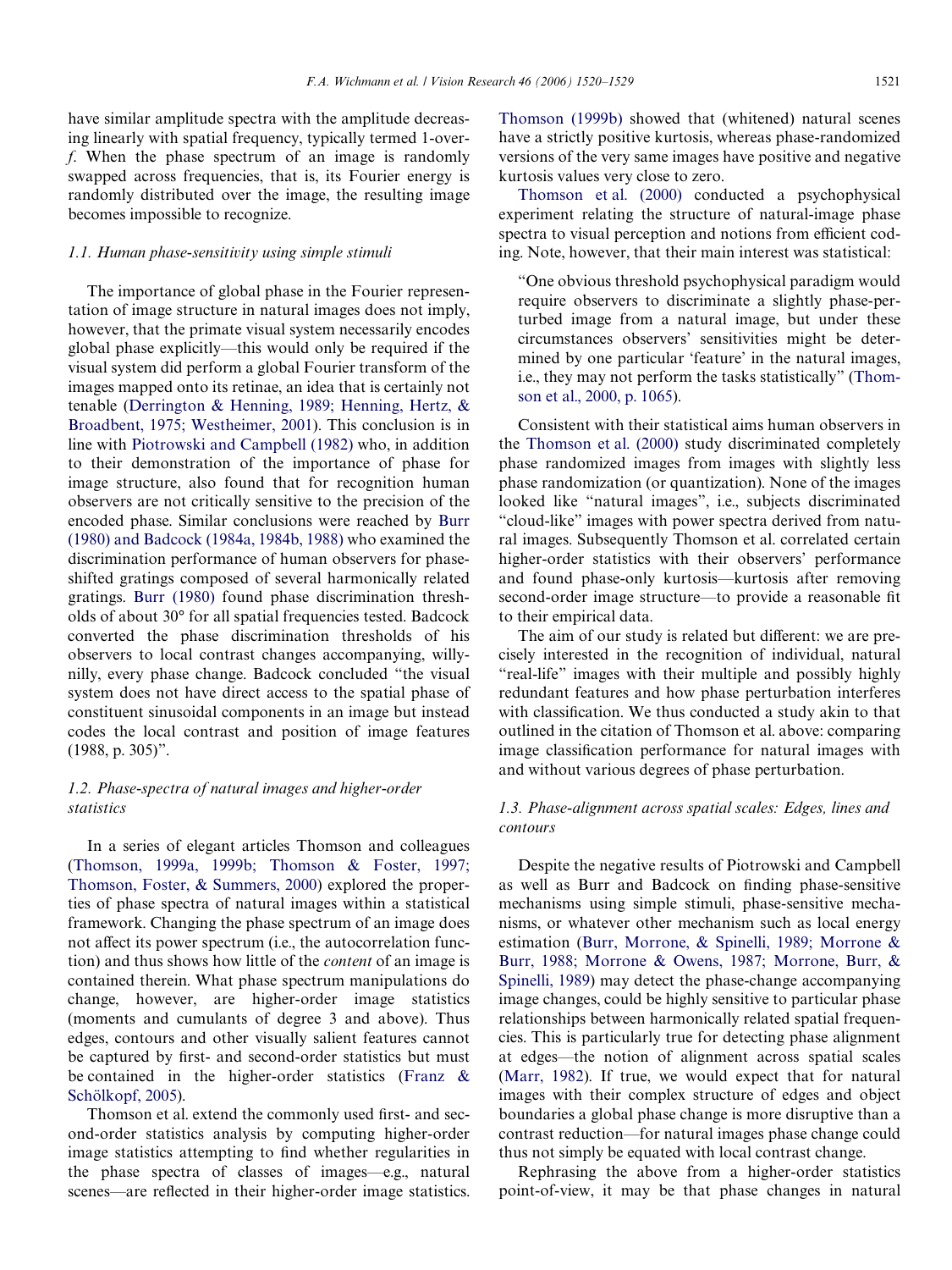images—affecting higher-order but not the first- and second-order statistics of the images—have a severe impact on the recognition of natural images because phase manipulations destroy particular higher-order regularities [\(Thomson, 1999b](#page-9-4)). [Burr \(1980\) and Badcock \(1984a, 1984b,](#page-8-1) [1988\)](#page-8-1) may have found the visual system to be rather insensitive to phase manipulations because simple, artificial stimuli are lacking such regularities.

Thus we investigated the effect of phase manipulations on the processing of natural images rather than the sine gratings. Our goal was to evaluate how robust the human visual object classification and categorization system is with respect to phase manipulations in natural scenes.

## *1.4. Experimental paradigm: Rapid animal categorization in natural images*

[Thorpe, Fize, and Marlot \(1996\)](#page-9-7) showed that humans are able to rapidly categorize briefly presented natural scenes. Their subjects had to indicate whether the flashed photograph showed an animal by releasing a button. The analysis of the frontal event-related potentials revealed a differential activity between target and non-target trials at about 150 ms, which can be taken as the processing time for high-level object categorization of natural images. In a later study Rousselet, Fabre-Thorpe, and Thorpe (2002) compared the human performance when subjects had to do the same task with one or with two simultaneously presented images. Since the behavioural and the electrophysiological data showed no difference between the one- and the twoimage condition the authors concluded that high-level object categorization of natural images can be done in parallel. We used the same visual categorisation task and a two-image condition to examine the effect of phase noise on visual processing. In our easy animal versus non-animal categorization task the target and distractor image were presented simultaneously to the left and right of a central fixation point. Since phase noise blurs the contours and reduces local image contrast, shape recognition should become more and more difficult with increasing phase noise.

We also investigated the effect of color on the phase manipulations. Color information has been shown to play an important role for image segmentation and recognition [\(Gegenfurtner & Rieger, 2000; Wichmann, Sharpe, &](#page-9-8) [Gegenfurtner, 2002](#page-9-8)). However, the human visual system might be a less sensitive to the phase of colored stimuli compared to luminance stimuli ([Troscianko & Harris,](#page-9-9) [1988\)](#page-9-9). If phase and color information are used in early visual processing for image segmentation then performance should be affected by the addition of small amounts of phase noise even more so when, in addition, color cues are removed from the images.

Sensitivity of the human visual system to phase noise was tested under two conditions: In one experiment the phase spectra of naturally colored images was altered, in the other the same was done with black and white images. To determine whether the effect of changing global phase is merely that of a reduction in image contrast, subjects had to perform the same task with the same images but now image contrast was varied.

#### **2. General methods**

#### *2.1. Experimental set-up*

Subjects were seated in a dimly lit room facing a Sony GDM F 520 color monitor. At the viewing distance of 72 cm the active screen area of 1280 by 1024 pixels subtended 32.5° of visual angle on the subjects' retinae. The frame rate of the display was 85 Hz non-interleaved. Natural image stimuli had a size of 256 by 384 pixels and subtended 6.6° by 9.9° of visual angle. Pairs of stimuli were presented for 50 ms 3.5° to the left and right of a small black fixation dot on a grey background. The luminance of the background was adjusted to the overall mean luminance of the images (see [Fig. 3](#page-4-0)). The monitor was carefully calibrated in luminance and color using a Photo Research PR 650 spectroradiometer and a Graseby Electronics model S380 photometer.

#### *2.2. Stimuli*

Stimuli were digitized  $256 \times 512$  pixel photographs of natural scenes from the large commercial *Corel Photo Library*. A set of 700 images was selected as targets containing one or more animals (birds, mammals and insects) of a "reasonable" size in their natural environments. Another set of 700 images was selected as distractors. These were photographs of landscapes, plants and rock formations. We excluded photographs when they contained humans or were dominated by buildings or streets because of their regular structure. The same images have been used in previous studies investigating animal categorization [\(Thorpe, Gegenfurtner, Fabre-](#page-9-10)[Thorpe, & Bültho](#page-9-10)ff[, 2001](#page-9-10)).

#### *2.3. Phase noise manipulation*

The phase spectra of the images were manipulated by adding random phase noise to the images. Random phase offsets from the interval  $[-\Phi, +\Phi]$  with zero-mean were added at each spatial frequency.  $\Phi$  could take values between  $0^{\circ}$  (unmodified images) up to  $180^{\circ}$  ( $0^{\circ}$ ,  $30^{\circ}$ ,  $60^{\circ}$ ,  $90^{\circ}$ , 120°, 135°, 150° and 180°). The phase manipulation yields images with fewer edges and features. [Fig. 1](#page-3-0) illustrates the effect of global phase noise on local features. In this figure, we decomposed a square wave into a series of 100 sinewaves with frequencies  $1, 3, 5, \ldots$ , whose amplitude decreases in proportion to their frequency. During the recomposition, phase noise was added to each of these component sinewaves. Increasing phase noise results in less correspondence to the original pattern, which manifests itself as an effective reduction in local feature contrast. The contrast reduction is a cosine function of the average magnitude of the phase noise. Phase noise in the interval  $[-90, +90]$  has an average phase noise magnitude of  $45^{\circ}$ , resulting in a contrast reduction of factor  $cos(45) = 0.72$ . For our natural image stimuli, we added phase noise to each one of the coefficients of their discrete Fourier transform. Since the DFT of real valued images are symmetric, i.e., at each frequency there is a component at the symmetric frequency with the same real part and an illusory part of the reverse sign, we only added noise to half of the coefficients and retained the symmetry. The effect of the global phase noise on natural images was a reduction in the correlation of the original image and the noisy image, according to the same cosine function mentioned above. The absolute level of RMS contrast across the image remained constant, however, since the Fourier amplitude spectra of the images were unaffected by the phase manipulations. For the color images, the red, green and blue components of the images were Fourier transformed separately, and the same phase noise was applied to each one of the three color components. Note that the color images were not equiluminant. They correspond to the original images. For the black and white condition, the red, green and blue components at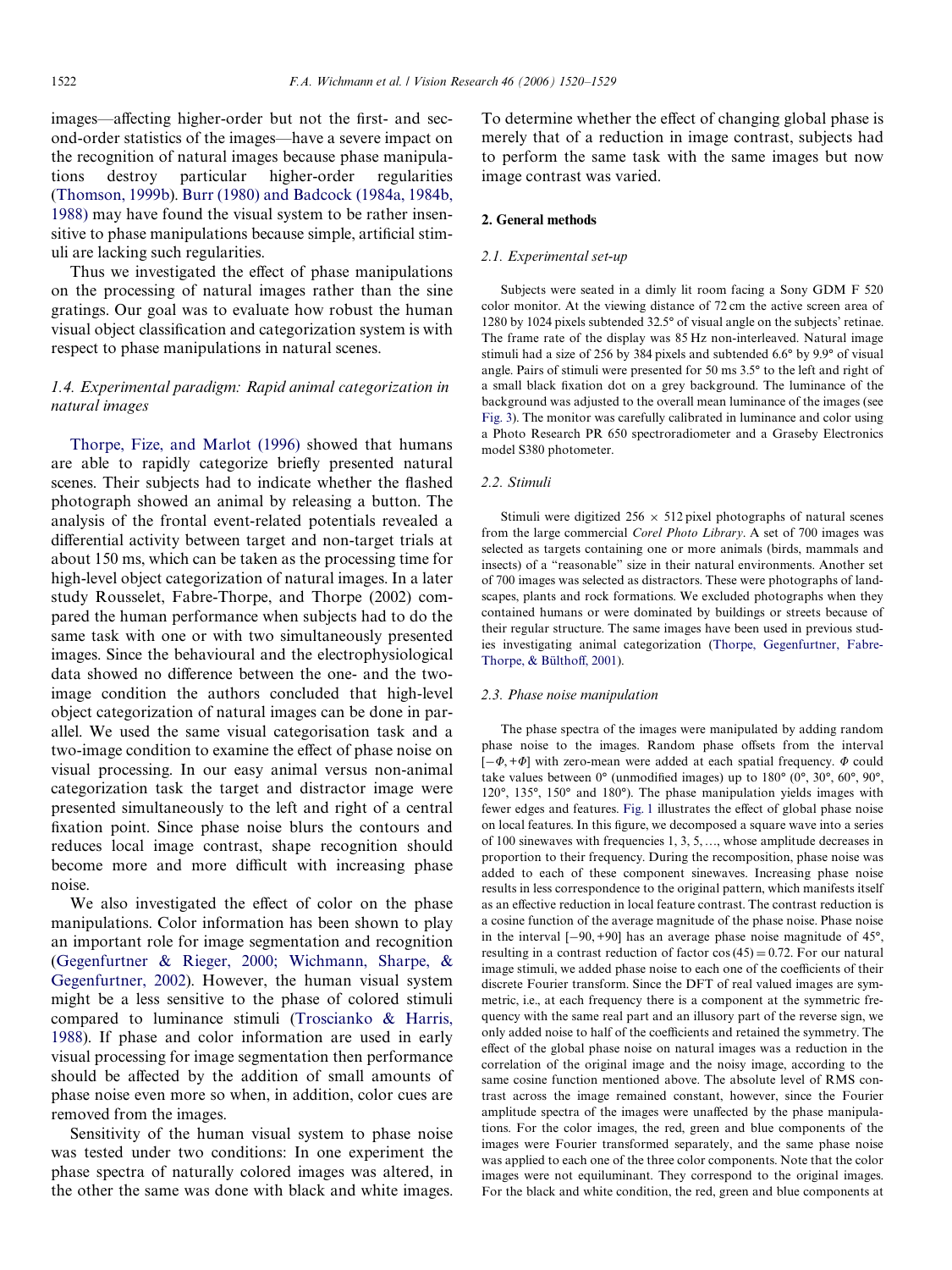

<span id="page-3-0"></span>Fig. 1. Phase manipulation. (A) Shows a period of a square wave in black. The square wave can be decomposed into a series of sinewaves. For the red curve, a random phase offset in the interval [-45, 45] was added to each of these component gratings. For the green curve, the phase offset was from the interval  $[-135, 135]$ . (B) Many of these noisy square waves were averaged. This results in square waves of lower contrast. (C) Shows the correspondence between the amount of phase noise and the local edge contrast.

each pixel were weighted by the luminance of the corresponding phosphors. This way, the colored and black and white images have the same luminance at all corresponding pixels.

#### were 2.5, 5, 12.5, 25, and 50%, with respect to the original images. Exam-ples for the effect of both image manipulations are given in [Fig. 2.](#page-3-1) For the color images, this manipulation was applied to the red, green and blue components separately.

## *2.4. Contrast manipulation*

To prevent overflows during the image processing operations, we reduced the contrast of all images to half their original contrast before adding phase noise. Contrast of the images was varied by scaling each pixel relative to the luminance mean of the image. In Experiment 2, where the contrast was varied, five different contrast level were chosen for testing: 5, 10, 25, 50, and 100%, relative to the scaled images, i.e., the contrast levels

## *2.5. Task and subjects*

In a two-alternative, spatial forced-choice procedure the subject was asked to indicate which of the two simultaneously presented images contained an animal (the target) by pressing either the left or right mouse button (see [Fig. 3](#page-4-0)). For each subject both the phase and the contrast experiment were tested separately in a randomized sequence. The method





<span id="page-3-1"></span>Fig. 2. Example images. The top two rows show an image of a rhinoceros with various amounts of phase noise added. The top row shows the images in color, the second row in black and white. The bottom row shows the same image at various contrasts, with the corresponding amount of phase noise indicated on the scale between the panels.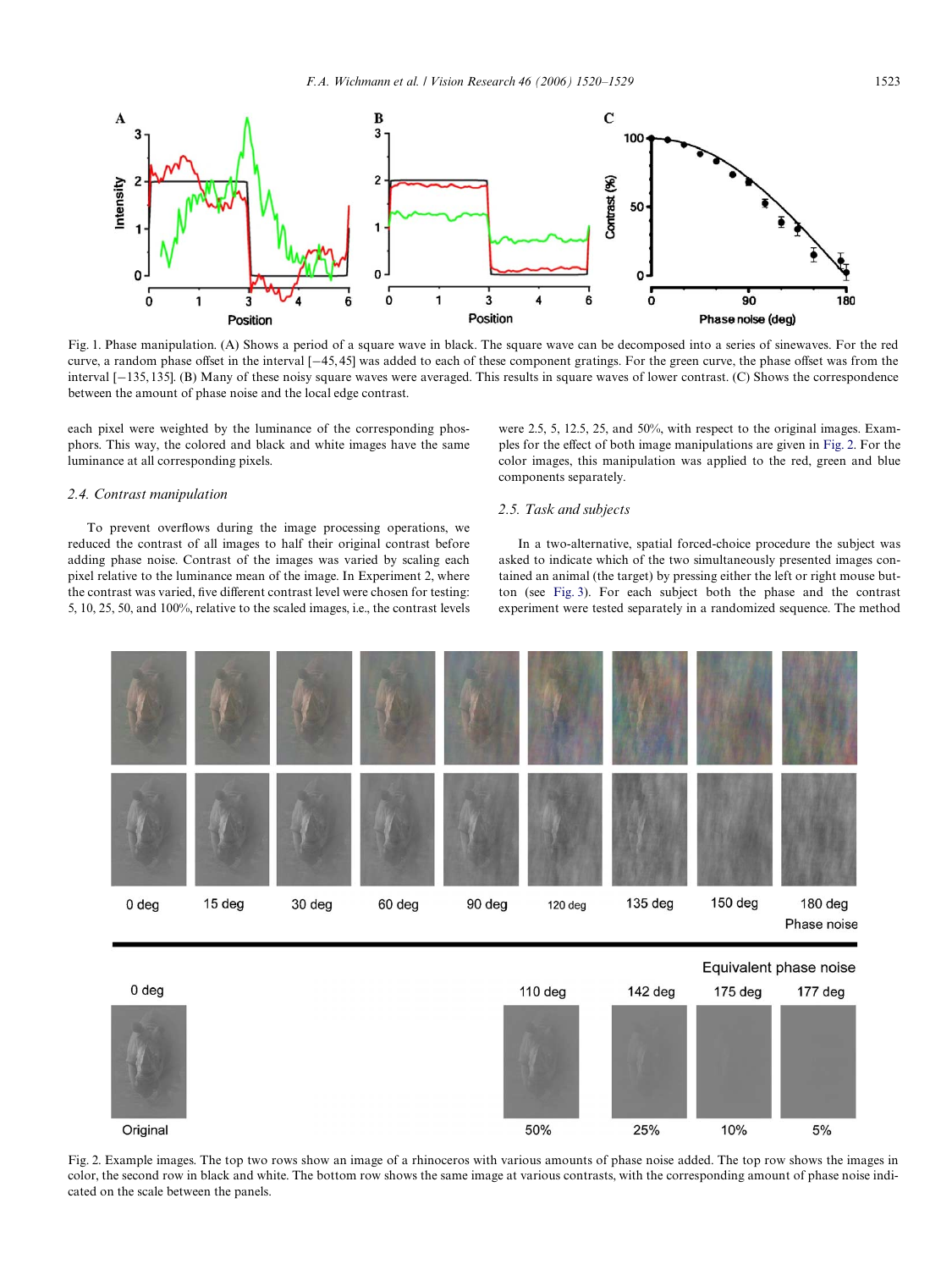

Fig. 3. Experimental stimuli. An animal and a distracter image with an identical amount of phase noise (135°) were displayed side by side on a computer screen. The subject had to indicate the target image containing the animal.

<span id="page-4-0"></span>of constant stimuli was used. For each subject we collected the responses of 50 trials for each condition, resulting in 400 trials for the phase experiments with eight phase noise levels and 200 trials for the contrast experiment. The total duration of the experiment was 50–60 min per subject. For both experimental conditions 13 subjects were tested. All subjects were naïve with respect to the aim of the study and had normal or corrected to normal vision. Most of them were students of the University Giessen. The subjects' average age was 29 years for the experiment with black and white images and 24 years for the experiment with colored images. Every subject saw every image only once to exclude any potential confounds stemming from learning or recognition memory for particular images.

#### *2.6. Experimental variations*

Two different conditions were tested: in one experimental condition natural images were presented in black and white, in the other they were shown in color (see [Fig. 2](#page-3-1)). For each condition two different experiments were run: In one part of the experiment the phase spectra of the images were manipulated by eight different amounts of phase noise, in the other part contrast was reduced in five steps.

## **3. Results**

## *3.1. Experiment 1: Phase noise*

[Fig. 4](#page-5-0) shows individual data from four representative subjects for black and white stimuli. All subjects were remarkably resistant to phase noise in our animal categorization task. In [Fig. 5](#page-5-1) the average of all 13 subjects is shown for both the color and black and white conditions. The proportion of correct answers stays close to 100% correct with  $\pm 90^\circ$  noise-distorted images. Even with  $\pm 120^\circ$  noise subjects were still well above 75% correct in both experiments. In the color experiment the subjects' categorization rate was slightly better and the differences in performance rate between the color and the black and white Experiment of  $2-3\%$  were small in magnitude but statistically significant. The overall pattern of results, i.e., the slight but monotonic decrease in performance with increasing noise was the same, however.

In [Figs. 4 and 5](#page-5-0), the prediction of the cosine rule is plotted as a solid curve. This prediction shows the level of expected performance if recognition was proportional to local image contrast. It can be seen that performance was in all cases significantly better than the prediction based on contrast reduction alone. This is counterintuitive, since subjects should certainly not be any better than the prediction from the contrast reduction. However, in the above equalization we tacitly assumed that contrast translates linearly into recognition rate. This is, of course, incorrect. To determine the proper amount of equivalent phase noise for each contrast, we determined the nonlinear contrast response function relating contrast to recognition for each individual subject.

#### *3.2. Experiment 2: Contrast reduction*

Contrast processing in the visual system is highly nonlinear ([Burton, 1981; Henning, Bird, & Wichmann, 2002;](#page-8-3) [Legge, 1981; Legge & Foley, 1980; Wichmann, 1999, 2002](#page-8-3)). In order to measure the effect of local contrast reduction we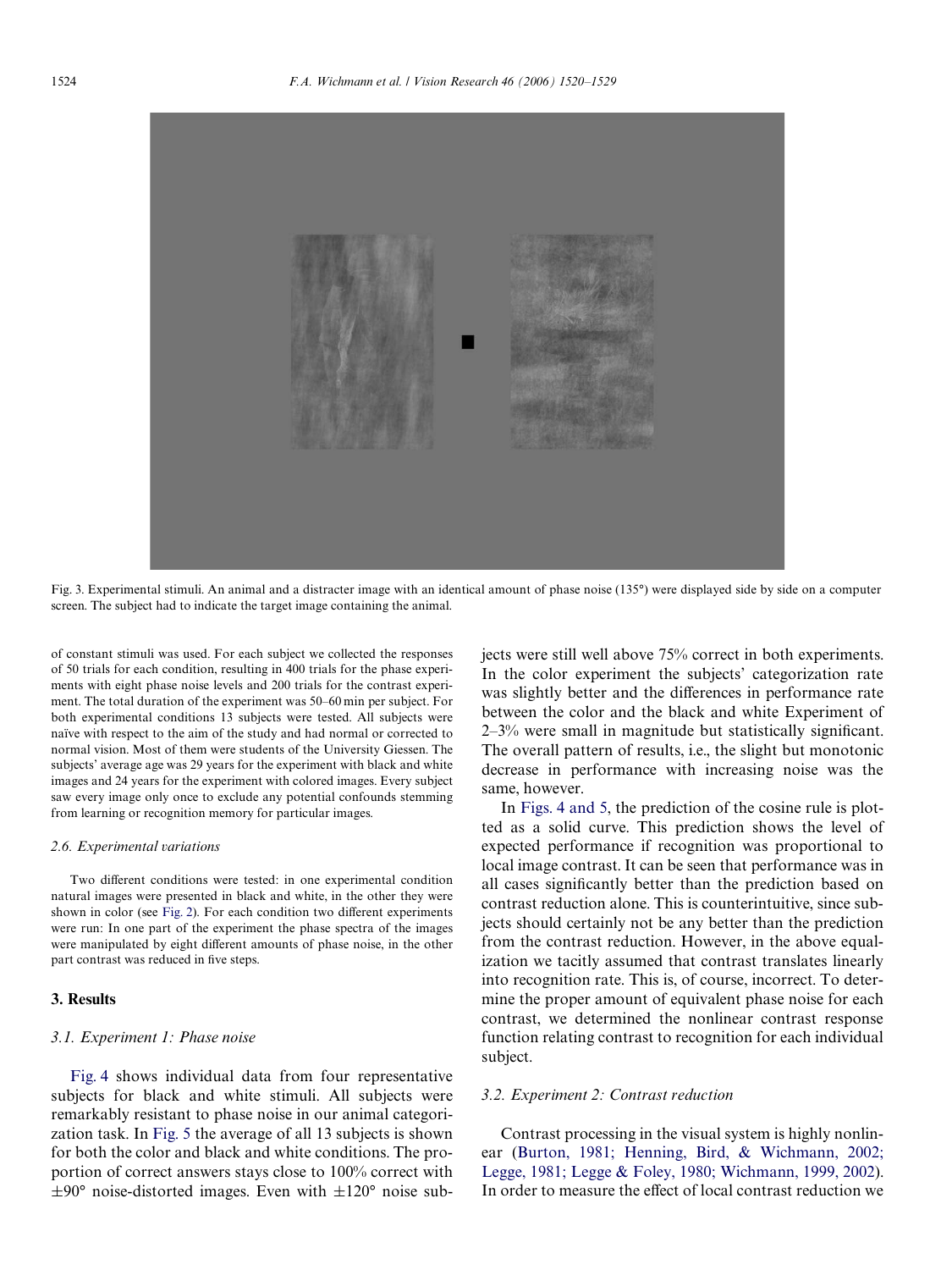

<span id="page-5-0"></span>Fig. 4. Data from four representative subjects. Proportion of correctly categorized animals is plotted on the *y*-axis as a function of the amount of phase noise on the *x*-axis. See the text for details of the phase manipulation.



<span id="page-5-1"></span>Fig. 5. Average data from 13 subjects for black and white stimuli (squares) and colored stimuli (circles). Proportion of correctly categorized animals is plotted on the *y*-axis as a function of the amount of phase noise on the *x*-axis. See the text for details of the phase manipulation.

also tested our subjects' ability to detect animals in natural images whose contrast was reduced. Contrast measures are relative to the original image contrast, as described above. [Fig. 6](#page-6-0) shows data from four representative subjects.

In [Fig. 7](#page-6-1) the average correct categorization responses of all 13 subjects is plotted as a function of image contrast relative to the original contrast of each image. At 5% image contrast subjects were basically guessing, above 25% contrast their categorization rate is better than 75% correct in both experiments. There is essentially no difference for categorization rates for color and black and white stimuli, except for the highest contrast used. Unlike in the case of the phase manipulation (Experiment 1) color information does not improve the categorization rate when image contrast is reduced.

We can now graph the data from the contrast experiments in the corresponding graphs for the phase noise. Recognition rate from the contrast experiment is plotted at the phase noise angle corresponding to the contrast value according to the cosine rule. [Fig. 8](#page-7-0) shows the result of this procedure for the average data of all 13 subjects, both for black and white and for colored stimuli. The results from the phase noise manipulation are shown using circles, those from the contrast reduction using squares.

Performance in the contrast experiment is significantly higher than when phase noise is added to the images. In other words, adding phase noise has more of a detrimental effect on classification than just reducing the image contrast.

One interesting feature of all our data is that subjects consistently were above chance even at the highest phase noise of  $[-180, 180]$ . In this case, all information about phase is lost. However, the amplitude information is still there. That is, the noisy images still have somewhat oriented contours, if these orientations are prevalent in the original images. In our task, where we have feedback to the subjects, subjects seem to be able to use that information to achieve a performance level that is just above chance.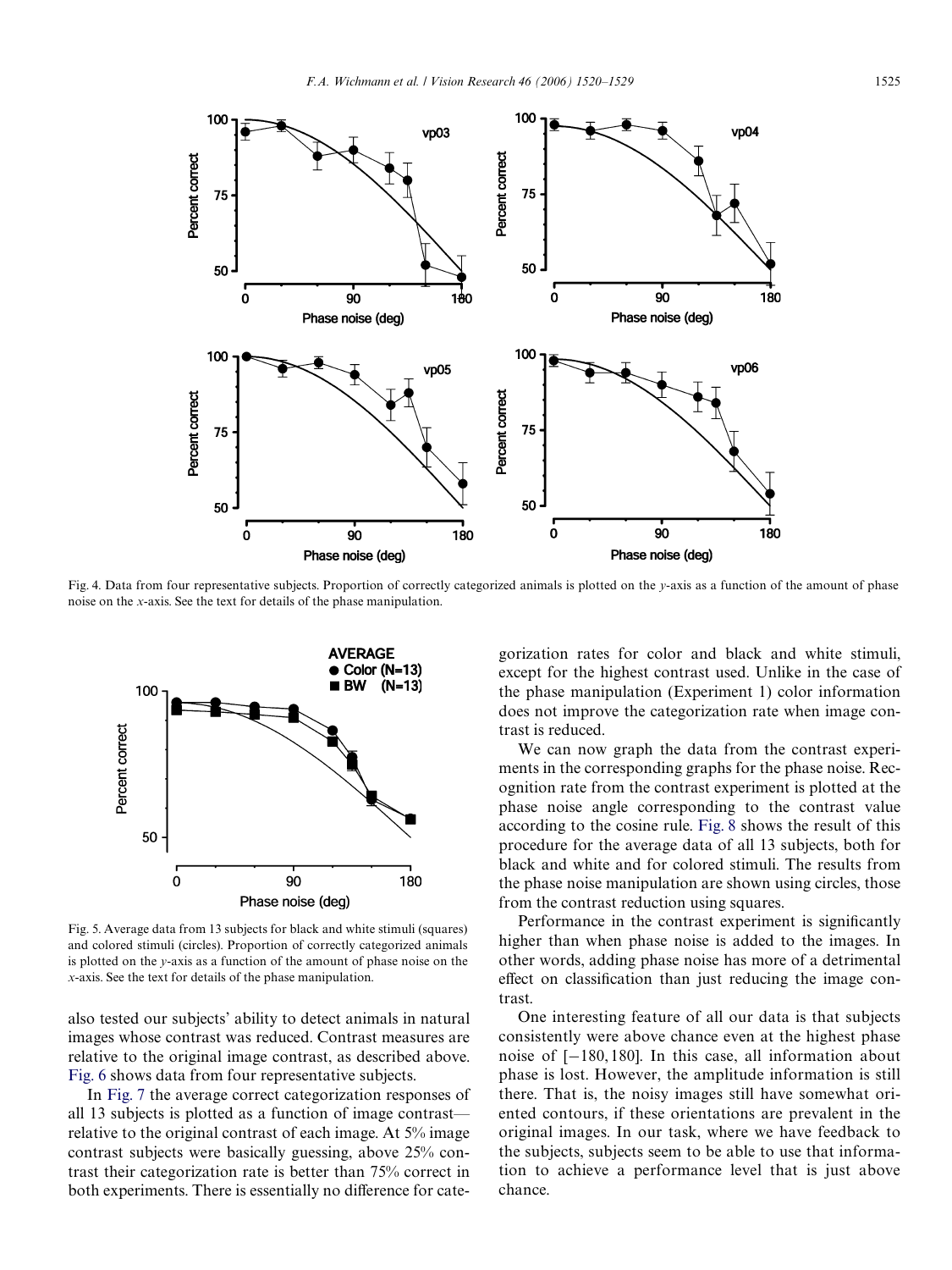

<span id="page-6-0"></span>Fig. 6. Data from four subjects. Proportion of correctly categorized animals is plotted on the *y*-axis as a function of image contrast measured relative to the image contrast of the original image on the *x*-axis.



<span id="page-6-1"></span>Fig. 7. Average data from 13 subjects for black and white stimuli (squares) and color stimuli (circles). Proportion of correctly categorized animals is plotted on the *y*-axis as a function of image contrast measured relative to the image contrast of the original image on the *x*-axis.

## **4. Discussion**

#### *4.1. Summary*

We varied the amount of phase noise in natural images to study its effect on classification performance in a rapid animal categorization task. Performance stayed remarkably high for uniformly distributed phase noise up to 90°. When equating phase-noise and contrast discrimination effects according to the relationship shown in [Fig. 1](#page-3-0)C, the subjects' categorization rate was better in the contrast reduction condition than in the phase noise condition. Thus, reduction of local contrast alone cannot explain the performance in the phase noise experiment. Phase noise is more disruptive than simple contrast reduction because it changes visual features such as local edges, thereby degrading object boundaries.

#### *4.2. Relation to other psychophysical studies*

On the one hand, our results agree with [Burr \(1980\) and](#page-8-1) [Badcock \(1984a, 1984b\)](#page-8-1) in that we agree on the insensitivity of the human visual system to phase manipulations. [Burr](#page-8-1) [\(1980\)](#page-8-1) had measured 30° discrimination thresholds for 1-D stimuli, so one may expect even larger resistance to phase noise for the 2-D stimuli we used, assuming the large overlap of filters tuned to different spatial frequencies and orientations resulting in better overall 2-D system estimation of (average) local phase.

On the other hand, our result are in contrast to those obtained using simple, low-level stimuli such as sums of sinusoidal gratings as classification performance with natural images as stimuli cannot be solely attributed to local contrast changes ([Badcock, 1984a, 1984b, 1988; Hess &](#page-8-4) [Pointer, 1987; Lawton, 1984\)](#page-8-4). However, even for simple sinewave stimuli a dissociation between contrast and phase has been shown. [Tyler and Gorea \(1986\)](#page-9-11) varied exposure duration in a task where the observers had to judge the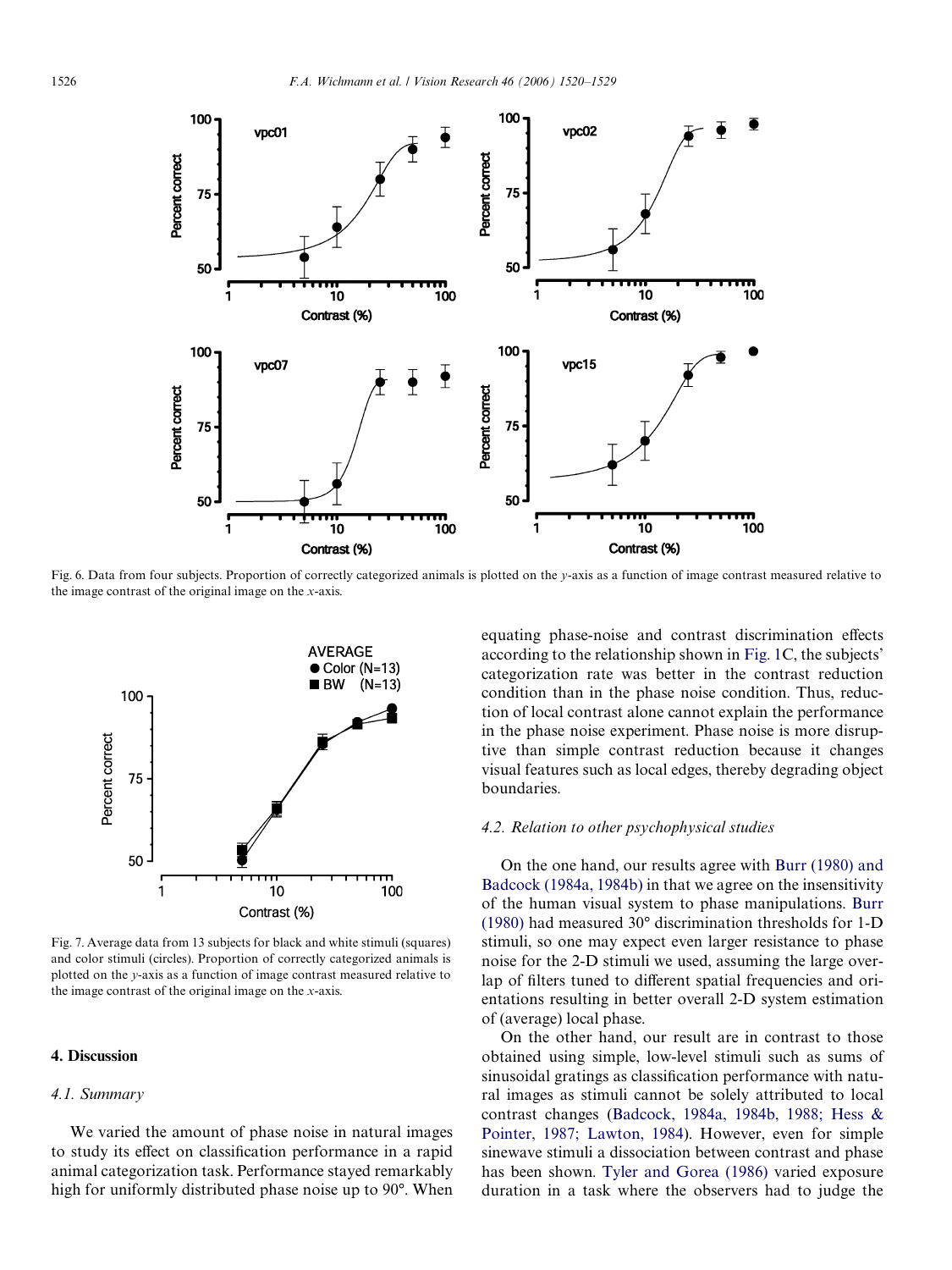

<span id="page-7-0"></span>Fig. 8. Contrast corrected average data from 13 subjects for (A) black and white stimuli and (B) colored stimuli. Data from the phase noise condition is shown using circles, from the contrast reduction condition using squares. Proportion of correctly categorized animals is plotted on the *y*-axis as a function of the amount of phase noise on the *x*-axis. See the text for details of the conversion from image contrast to equivalent phase noise angle.

position of a sinewave grating relative to a thin line. Phase discriminability increased with exposure duration even when the detectability of stimuli was held constant at all durations. As mentioned in Section [1](#page-0-0), our natural images cannot be easily compared to simple *f*+ 3*f* sinewave compounds. It is also difficult to relate our findings to the elegant studies by Victor and Conte (1996) on texture discrimination. In our experiments, subjects were not only required to notice a difference in the animal and distractor images, but they had to actually identify the image that contained the animal.

## *4.3. Relationship to single unit studies*

To a first approximation cells in primary visual cortex provide an oriented spatially band pass filtering of the image. This type of filtering is provided by simple cells, which are sensitive to the phase of the stimuli, and by complex cells, which respond irrespective of spatial phase ([DeValois & DeValois, 1988; Hubel & Wiesel, 1968;](#page-8-5) [Movshon, Thompson, & Tolhurst, 1978](#page-8-5)). While there has been some debate whether these cells really form two separate subpopulations ([Martinez et al., 2005; Mechler, Reich,](#page-9-12) [& Victor, 2002\)](#page-9-12), the basic fact that there exist cells sensitive to the spatial phase is without doubt. The question how

well these cells could actually code the absolute phase has been addressed in a number of studies. Based on theoretical grounds, it has been suggested that neurons in V1 would be either odd-symmetric edge detectors or even symmetric line detectors ([Morrone & Burr, 1988; Morrone & Owens,](#page-9-13) [1987\)](#page-9-13). However, recordings from single neurons or pairs of neighboring neurons in cat or monkey visual cortex have shown that simple cells do not fall into these two categories only. Instead, cells have all phases but neighboring cells seem to have a tendency to have phase preferences approximately 90° apart ([Field & Tolhurst, 1986; Pollen & Ronner,](#page-9-14) [1981\)](#page-9-14). These quadrature pairs would be sufficient to calculate the absolute phase of any local pattern but are more likely to encode local contrast energy.

More recently, the neural coding of relative spatial phase in V1 neurons has been determined by [Mechler et al. \(2002\)](#page-9-15) [and Aronov et al. \(2003\).](#page-9-15) They found that spatial phase is best coded by single cells and that a population of cells is necessary to achieve phase sensitivity that can approximate psychophysical performance. The picture that is emerging from these studies is that, if expressed in terms of a Fourier basis, phase is coded at a rather coarse level in primary visual cortex. Alternatively, the same fact could be expressed by stating that the Fourier basis may not be a good basis in which to represent images if one is interested in human or animal vision. Which ever way one chooses to express this fact this is in perfect agreement with our psychophysical results.

## *4.4. Relation to fMRI experiments with phase scrambled images*

In a study related to ours, [Rainer, Augath, Trinath, and](#page-9-16) [Logothetis \(2001\)](#page-9-16) studied the contribution of phase coherence in natural images to the fMRI activation in occipital visual areas in anesthetized monkeys. Unlike perception and recognition, which increased monotonically in humans and monkey with increasing phase coherence, a characteristic V-shaped noise-tuning was found in the BOLD-signal striate and extra-striate visual areas. Like the behavioral data of Rainer et al. we did find categorization performance to be a monotonic function of both phase noise and image contrast, even though the absolute levels of performance cannot be compared because different phase noise manipulations were used. The striking non-monotonic BOLD-signal behavior found by Rainer et al. might, however, have been caused by an artifact in the noise-coherence manipulation of [Rainer et al. \(2001\)](#page-9-16), as pointed out by [Dakin, Hess, Ledgeway, and Achtman](#page-8-6) [\(2002\).](#page-8-6) This interpretation is supported by the results of [Olman, Ugurbil, Schrater, and Kersten \(2004\)](#page-9-17) who did not find a difference between regular and phase scrambled natural images in V1 BOLD response. Thus, it appears as if the BOLD-response in primary visual cortex is mostly driven by RMS contrast of the stimuli, independent of particular phase relationships. Of course, this does not mean that there are no neurons in V1 that are sensitive to phase.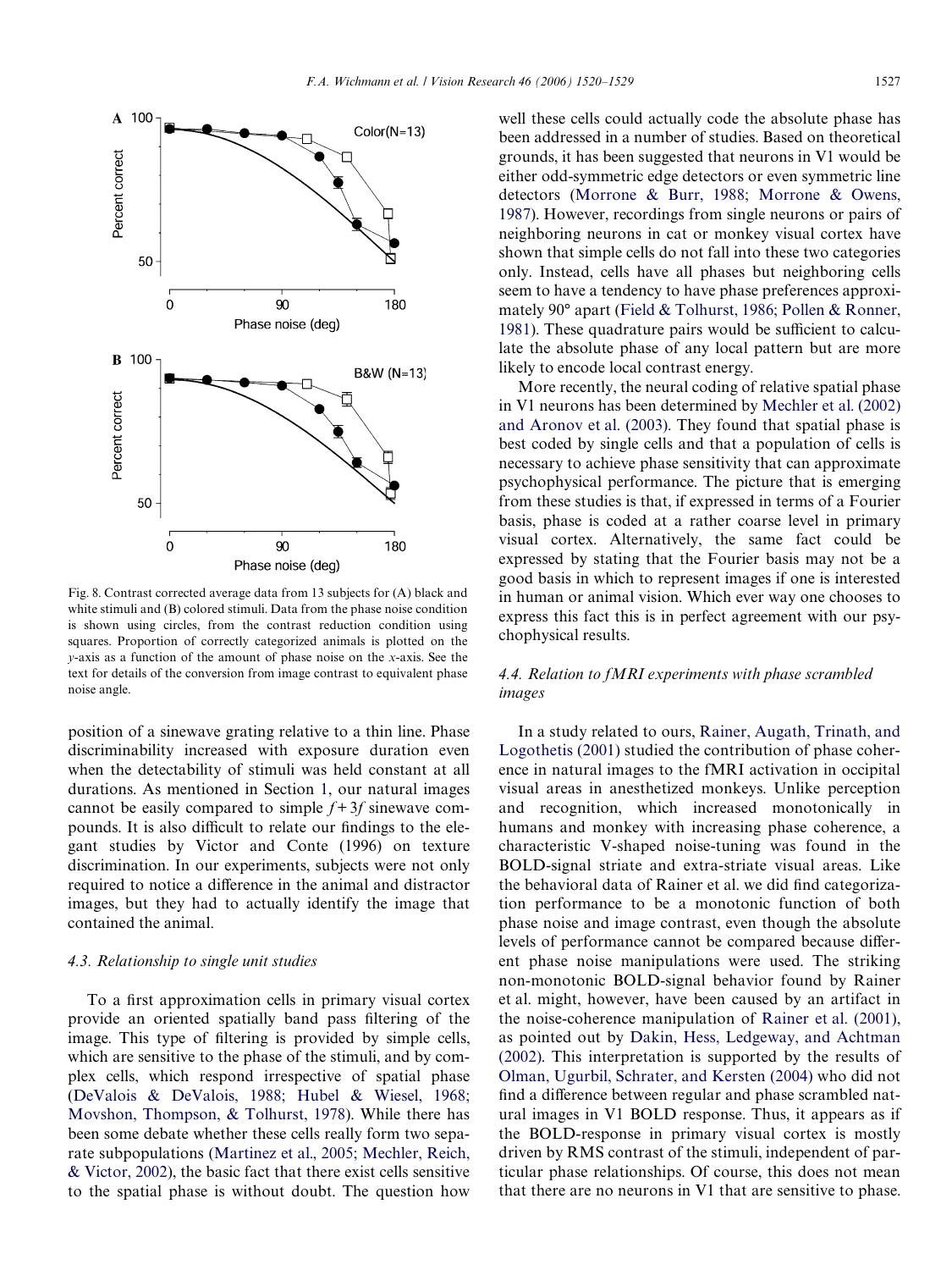But since the individual neurons in V1 are sensitive to local phase, the sum of all responses might not be affected very much by varying global phase. Also, the fMRI response measures the total activity, which might be dominated by the more numerous complex cells.

## *4.5. Rapid visual categorization*

Our results show that animal detection is robust against adding large degrees of phase noise. In previous studies, it has been observed that performance in this type of task is not at all impaired even if the images are presented upside down [\(Fabre-Thorpe, Richard, & Thorpe, 1998\)](#page-9-18). Consistent with this observation it has been suggested that observers might make use of rather simple cues based on the amplitude spectrum of the images [\(Johnson & Olshausen,](#page-9-19) [2003; Torralba & Oliva, 2003](#page-9-19)). Indeed, for images taken from the Corel database, combined with images from the world-wide-web and their own digital images, [Torralba and](#page-9-20) [Oliva \(2003\)](#page-9-20) showed that the global Fourier Amplitude spectrum of a number of natural categories (e.g., forest, beach, animal, man-made object, highway, mountain etc.) are sufficiently different to allow spectral-based categorization based on only the first three principal components of the amplitude spectrum (SPC) of natural versus man-made scenes to reach 80% correct. Somewhat more complex algorithms allow for up to 94% correct classification based on the power spectra of the images. Their results do not exactly tell the level of performance that could be achieved for our task and our images. However, it should be clear from our results that subjects are very limited in their use of the global amplitude spectrum. When the image phase is random, performance is just barely above chance. This indicates that the amplitude spectrum alone is not sufficient to successfully perform this task.

Recently, [Wichmann, Rosas, and Gegenfurtner \(2005\)](#page-9-21) as well as [Wichmann, Rosas, Drewes, and Gegenfurtner \(in](#page-9-22) [preparation\)](#page-9-22) explored this issue in greater detail. They tested whether human observers make use of the power spectrum when rapidly classifying natural scenes. In one condition the original images were used for image classification, in the other images whose power spectra were equalized (each power spectrum was set to the mean power spectrum over the ensemble of 1476 images). Thresholds for 75% correct were in the region of 20–30 ms presentation time for all observers, independent of the power spectrum of the images: this result makes it very unlikely that human observers make use of the global power spectrum during rapid image classification, pointing towards individual features such as edges, lines or contours. Thus these studies agree with the results of the current experiments.

## *4.6. Natural images and higher-order statistics*

One very promising line of research is to study higherorder statistics of images and to relate it to visual perception ([Franz & Schölkopf, 2005; Thomson, 1999a, 1999b;](#page-9-3) [Thomson & Foster, 1997; Thomson et al., 2000](#page-9-3)). Minimally we demonstrated that for natural images phase perturbations, willy-nilly accompanied by higher-order statistics perturbations, are more disruptive than the mere equivalent contrast reduction effect found for simple stimuli. A future goal is to attempt to identify which particular images may have been more or less affected by the phase manipulations and perhaps find correlates of these changes in some higher-order statistics of the images.

#### *4.7. Conclusions*

Global phase per se does not seem to be coded in the visual system in the sense of making phase explicit for higher processing areas. Rather local phase—local contrast energy or edge structure—is coded in the visual system, but, because edges are represented across many spatial scales ([Marr, 1982](#page-9-6)), the visual system is very robust against global phase manipulations. These results we obtain with natural images differ from those obtained for simple sinusoidal stimuli were performance changes due to phase changes are explicable by local contrast changes. Thus the global phase-change accompanying disruption of image structure at different spatial scales edges and object boundaries—reduces object classification over and above the performance deficit resulting from reducing contrast.

## **Acknowledgments**

We are grateful to Matthias Franz, Mark Georgeson, Concetta Morrone and an anonymous reviewer for their helpful comments and suggestions. This research was supported by DFG grants Wi 2103/1 and Ge 879/6 as well as the Max Planck Society.

#### **References**

- Aronov, D., Reich, D. S., Mechler, F., & Victor, J. D. (2003). Neural coding of spatial phase in V1 of macaque monkey. *Journal of Neuroscience, 89*, 3304–3327.
- <span id="page-8-4"></span>Badcock, D. R. (1984a). How do we discriminate relative spatial phase? *Vision Research, 24*, 1847–1857.
- Badcock, D. R. (1984b). Spatial phase or luminance profile discrimination? *Vision Research, 24*, 613–623.
- Badcock, D. R. (1988). Discrimination of spatial phase changes: Contrast and position codes. *Spatial Vision, 3*, 305–322.
- <span id="page-8-1"></span>Burr, D. C. (1980). Sensitivity to spatial phase. *Vision Research, 20*, 391– 396.
- <span id="page-8-2"></span>Burr, D. C., Morrone, M. C., & Spinelli, D. (1989). Evidence for edge and bar detectors in human vision. *Vision Research, 29*, 419–431.
- <span id="page-8-3"></span>Burton, G. J. (1981). Contrast discrimination by the human visual system. *Biological Cybernetics, 40*, 27–38.
- <span id="page-8-6"></span>Dakin, S. C., Hess, R. F., Ledgeway, T., & Achtman, R. L. (2002). What causes non-monotonic tuning of fMRI response to noisy images? *Current Biology, 12*, R476–R477.
- <span id="page-8-0"></span>Derrington, A. M., & Henning, G. B. (1989). Some observations on the masking effects of two-dimensional stimuli. *Vision Research, 29, 241–* 246.
- <span id="page-8-5"></span>DeValois, R., & DeValois, K. K. (1988). *Spatial vision*. New York: Oxford University Press.